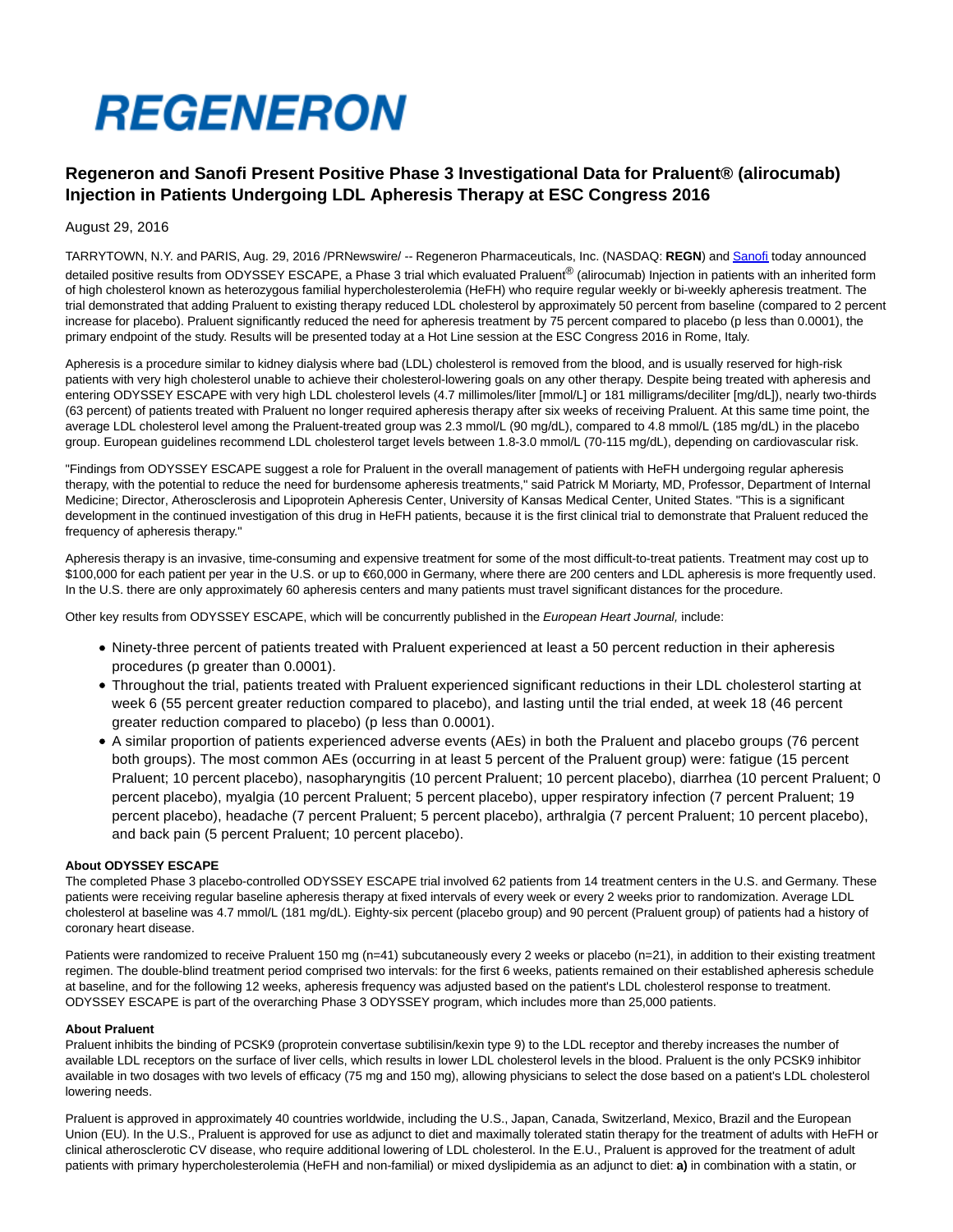statin with other lipid-lowering therapies in patients unable to reach their LDL cholesterol goals with the maximally-tolerated statin or **b)** alone or in combination with other lipid-lowering therapies for patients who are statin intolerant, or for whom a statin is contraindicated. The effect of Praluent on CV morbidity and mortality has not yet been determined. ODYSSEY OUTCOMES is prospectively evaluating the effect of Praluent on the occurrence of CV events in approximately 18,000 patients who have experienced an acute coronary syndrome.

This medicinal product is subject to additional monitoring. This will allow quick identification of new safety information. Healthcare professionals are asked to report any suspected adverse reactions.

## **Important Safety Information for U.S.**

Do not use PRALUENT if you are allergic to alirocumab or to any of the ingredients in PRALUENT.

Before you start using PRALUENT, tell your healthcare provider about all your medical conditions, including allergies, and if you are pregnant or plan to become pregnant or if you are breastfeeding or plan to breastfeed.

Tell your healthcare provider or pharmacist about any prescription and over-the-counter medicines you are taking or plan to take, including natural or herbal remedies.

PRALUENT can cause serious side effects, including allergic reactions that can be severe and require treatment in a hospital. Call your healthcare provider or go to the nearest hospital emergency room right away if you have any symptoms of an allergic reaction including a severe rash, redness, severe itching, a swollen face, or trouble breathing.

The most common side effects of PRALUENT include: redness, itching, swelling, or pain/tenderness at the injection site, symptoms of the common cold, and flu or flu-like symptoms. Tell your healthcare provider if you have any side effect that bothers you or that does not go away.

Talk to your doctor about the right way to prepare and give yourself a PRALUENT injection and follow the "Instructions for Use" that comes with Praluent.

You are encouraged to report negative side effects of prescription drugs to the FDA.

Visit [www.fda.gov/medwatch o](http://www.fda.gov/medwatch)r call 1-800-FDA-1088.

Please clic[k here fo](http://products.sanofi.us/praluent/praluent.pdf)r the full Prescribing Information

## **About Sanofi**

Sanofi, a global healthcare leader, discovers, develops and distributes therapeutic solutions focused on patients' needs. Sanofi has core strengths in diabetes solutions, human vaccines, innovative drugs, consumer healthcare, emerging markets, animal health and Genzyme. Sanofi is listed in Paris (EURONEXT[: SAN\)](http://en.sanofi.com/investors/share/stock_chart/stock_chart.aspx) and in New York (NYSE: [SNY\).](http://en.sanofi.com/investors/share/stock_chart/stock_chart.aspx)

## **About Regeneron Pharmaceuticals, Inc.**

Regeneron (NASDAQ[: REGN\)](http://investor.regeneron.com/stockquote.cfm) is a leading science-based biopharmaceutical company based in Tarrytown, New York that discovers, invents, develops, manufactures and commercializes medicines for the treatment of serious medical conditions. Regeneron commercializes medicines for eye diseases, high LDL-cholesterol, and a rare inflammatory condition and has product candidates in development in other areas of high unmet medical need, including rheumatoid arthritis, asthma, atopic dermatitis, pain, cancer and infectious diseases. For additional information about the company, please visi[t www.regeneron.com o](http://www.regeneron.com/)r follow [@Regeneron o](http://www.twitter.com/regeneron)n Twitter.

### **Sanofi Forward-Looking Statements**

This press release contains forward-looking statements as defined in the Private Securities Litigation Reform Act of 1995, as amended. Forwardlooking statements are statements that are not historical facts. These statements include projections and estimates and their underlying assumptions, statements regarding plans, objectives, intentions and expectations with respect to future financial results, events, operations, services, product development and potential, and statements regarding future performance. Forward-looking statements are generally identified by the words "expects", "anticipates", "believes", "intends", "estimates", "plans" and similar expressions. Although Sanofi's management believes that the expectations reflected in such forward-looking statements are reasonable, investors are cautioned that forward-looking information and statements are subject to various risks and uncertainties, many of which are difficult to predict and generally beyond the control of Sanofi, that could cause actual results and developments to differ materially from those expressed in, or implied or projected by, the forward-looking information and statements. These risks and uncertainties include among other things, the uncertainties inherent in research and development, future clinical data and analysis, including post marketing, decisions by regulatory authorities, such as the FDA or the EMA, regarding whether and when to approve any drug, device or biological application that may be filed for any such product candidates as well as their decisions regarding labelling and other matters that could affect the availability or commercial potential of such product candidates, the absence of guarantee that the product candidates if approved will be commercially successful, the future approval and commercial success of therapeutic alternatives, Sanofi's ability to benefit from external growth opportunities and/or obtain regulatory clearances, risks associated with intellectual property and any related pending or future litigation and the ultimate outcome of such litigation, trends in exchange rates and prevailing interest rates, volatile economic conditions, the impact of cost containment initiatives and subsequent changes thereto, the average number of shares outstanding as well as those discussed or identified in the public filings with the SEC and the AMF made by Sanofi, including those listed under "Risk Factors" and "Cautionary Statement Regarding Forward-Looking Statements" in Sanofi's annual report on Form 20-F for the year ended December 31, 2015. Other than as required by applicable law, Sanofi does not undertake any obligation to update or revise any forward-looking information or statements.

### **Regeneron Forward-Looking Statements and Use of Digital Media**

This news release includes forward-looking statements that involve risks and uncertainties relating to future events and the future performance of Regeneron Pharmaceuticals, Inc. ("Regeneron" or the "Company"), and actual events or results may differ materially from these forward-looking statements. Words such as "anticipate," "expect," "intend," "plan," "believe," "seek," "estimate," variations of such words, and similar expressions are intended to identify such forward-looking statements, although not all forward-looking statements contain these identifying words. These statements concern, and these risks and uncertainties include, among others, the nature, timing, and possible success and therapeutic applications of Regeneron's products, product candidates, and research and clinical programs now underway or planned, including without limitation Praluent<sup>®</sup> (alirocumab) Injection; unforeseen safety issues and possible liability resulting from the administration of products (including without limitation Praluent) and product candidates in patients; serious complications or side effects in connection with the use of Regeneron's products and product